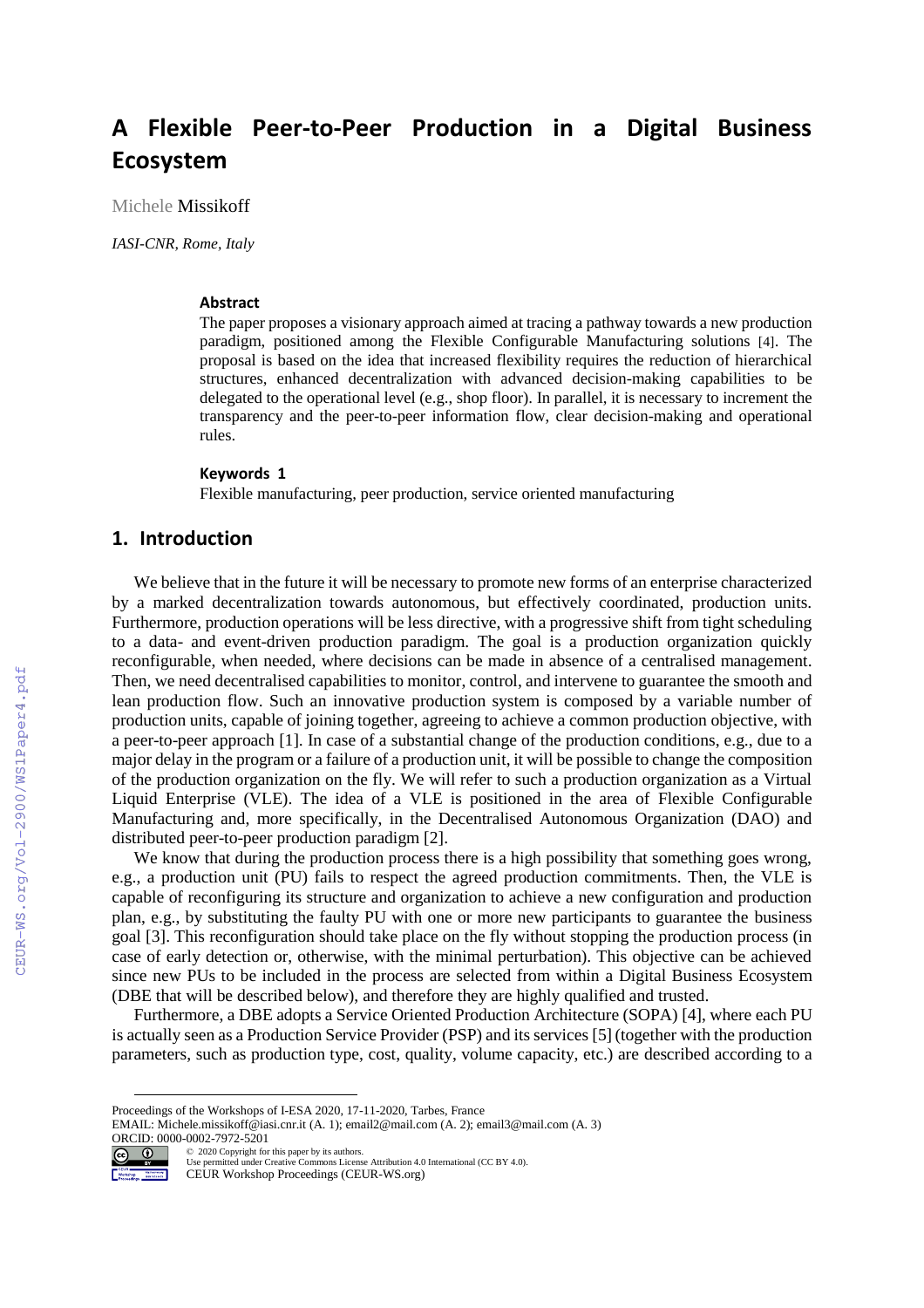common standard (e.g., USDL: Unified Service Description Language<sup>2</sup>) and published in the PSP directory.

Creating and operating a VLE is not an easy job: there are two main phases. Phase 1, the enterprise composition, is activated when a business opportunity materialises, requiring the creation of the suitable VLE to optimally respond to the business opportunity. Then, the Phase 2, the operational one, where the PUs participating in the VLE cooperate to achieve the business objective. The complexity of Phase 1 resides in the selection of the participating PUs, the assignment of tasks and activities, the agreement of the compensations. The complexity of Phase 2 resides in the monitoring of the production progress, the early detection of any possible risk capable of jeopardising the production, and then the adoption of redressing initiatives that may end up with the replanning of the remaining steps of the production plan. One of the major problems in both phases is represented by decision-making. Since the VLE is inherently a democratic organization, all decisions should be made with a consensual approach. This approach is inherently time consuming and therefore incompatible with the fast pace that the business requires. To mitigate this problem, the solution is the consensual pre-definition of a set of business rules capable of driving the decisions in the majority of cases. Such rules should be clearly stated to be easily understood by all participants in the ecosystem and, at the same time, to be easily 'understood' by a computer, to allow an intelligent agent to automatically use them to make a decision.

In this paper, we address the Phase 1 and the very strategic decisions concerning VLE composition. We analysed several proposals for a formal representation of business rules, and finally we decided to adopt the OMG (Object Management Group) standard named Decision Modeling and Notation (DMN) [6]. In essence, DMN represents business rules in a formal way, by using Decision Tables. In our wor, we implemented a test case by using the Low Code platform Camunda<sup>3</sup>, that includes a tool supporting the management of DMN Decision Tables.

In the next section, we briefly present a few peer-to-peer production models available in the literature. In Section 3 we introduce a concrete example, presenting the rules that allow for a fast composition of a VLE. Then, in Section 4 we draw some conclusions.

## **2. Related work on peer-to-peer production**

Distributed peer-to-peer production, based on the collaboration of small production units, has a long tradition; however, new opportunities have emerged with the advent of the Internet and the digital flat networking infrastructures. The book *Wikinomics* [7] anticipated the great opportunities that the new digital infrastructures offer in term of unbounded cooperation, openness, transparency, direct access of enterprises (and customers) to worldwide markets, including the opportunity of cooperation within new decentralised organization models based on open digital platforms.

Accordingly, we have seen the growth of a number of initiatives that are introducing innovative production models, in particular in manufacturing, aimed at revamping the true essence of the Internet. Here we briefly list a few of them, with different characteristics but important commonalities, including a strong cooperation attitude, social responsibility, a horizontal organization, an open approach to management strategies, and a democratic decision making attitude. The reported models contributed to characterize the main lines of our VLE proposal.

- **Collaborative Open Manufacturing**. It is a form of flat, horizontal collaborative production model where self-organised communities of small production units, supported by advanced collaboration networks, can get together to engage in the production of goods and services [8], while maintaining their autonomy and independence.
- **Cloud Manufacturing**. This is a manufacturing model, mainly based on full digitalization of the enterprise and its business activities, that fully exploit different cloud computing infrastructures and services [9].
- **Service-oriented Manufacturing**. This enterprise model aims at organising manufacturing capabilities as manufacturing services [5]. It integrates with the previous model by organising the production

<sup>2</sup> https://www.w3.org/2005/Incubator/usdl/charter

<sup>3</sup> www.camunda.org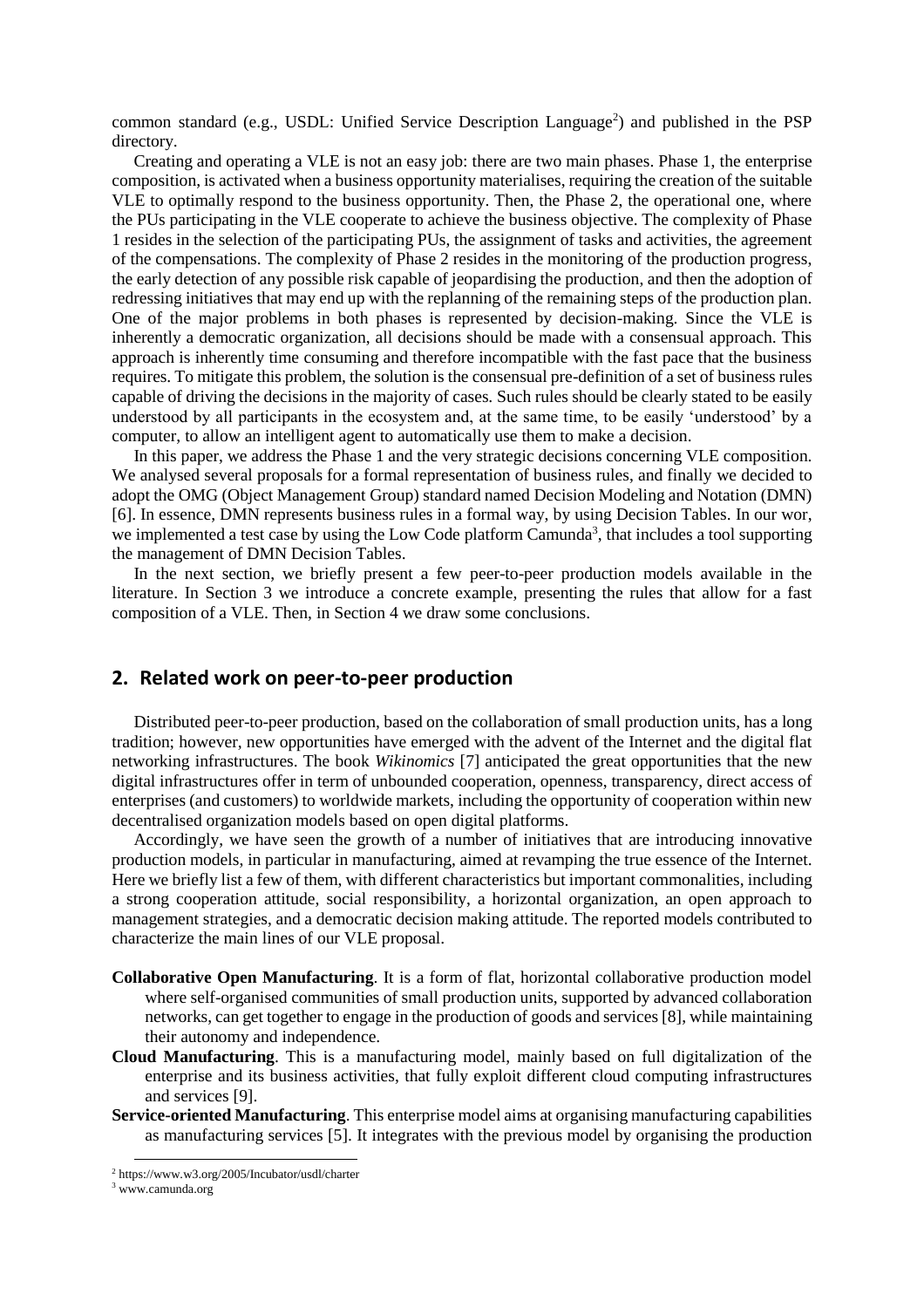facilities as a set of Manufacturing Service Providers (MSP) that can be searched on the Cloud [10].

- **Cyber Manufacturing**. This model emphasises the adoption of Cyber-Physical Systems (CPS), a new approach for the tight cooperation of intelligent (typically soft) machines and physical actors, including robots and humans [11]. This model exhibits a high level of smart automation and therefore of reconfigurability.
- **Commons-Based Peer Production (CBPP)**. This production model refers to a community-based production of goods and services [12] that relies on open and shared resources [13]. There is a growing number of concrete examples of CBPP, such as *Sensorica*, a hardware development network-organization using the open value network model, and *RepRap*, aimed at creating opensource, low cost, self-copying 3D printers.

The proposal of this paper, based on the above studies and experiences, aims to achieve an original synthesis that leads to the VLE model.

### **3. An example of peer production in food delivery**

In this section, we describe an example positioned in the food production and delivery sector. In this sector, the large majority of business is dominated by companies, such as *Foodora*, *Just Eat*, or *Deliveroo* that essentially play the role of intermediaries, capable of guaranteeing quality, speed, and reliability in the end-to-end process, while cashing a part of the revenue. The challenge is to proceed in the direction of a progressive disintermediation, to free the 'productive' agents, food shops and delivery agents, from the dependence on the food delivery platforms. In order to achieve this objective, it is necessary firstly to create, e.g., a Food Delivery Digital Business Ecosystem (DBE), based on the principles and rules illustrated above, dwelled by different players intended to cooperate in guaranteeing high quality standards. Then, it is necessary to have a DBE platform that manages the incoming orders and dynamically creates a VLE capable of fulfilling such orders. In our example, the VLE will be formed by pizza shops and a delivery agents that, when an order arrives, will be automatically selected, to fulfil the order, according to fair criteria. As anticipated, it is important that the selection criteria, as well as all the main rules governing the operations of the various VLEs, have been previously agreed by all the members of the ecosystem.

We assume that a pizza shop has been already selected and, in order to create the VLE, it needs to recuit a delivery agent. But this VLE is not defined once forever, on the contrary, its structure is highly flexible and it will be reconfigured at each incoming order. Then we concentrate on the dynamic selection of the delivery agent. In the example, there are 3 different delivery agents: drone delivery (DD), bike delivery (BD), motorcycle delivery (MD). All the business actors have agreed on a set of rules and the ecosystem platform applies such rules to complete the VLE composition with the best delivery agent. Below we report a scheme extracted from the Camunda decision-making sub-system<sup>4</sup>, the part dedicated to the selection of the delivery agent.

As anticipated, DMN adopts a decision table method to represent in a compact way the rules governing a given decision-making task. In a decision table, the rules are reported on the rows, each of which represent a condition to be satisfied. Then there are columns organized according to two main sections: *input parameters*, modeling the IF part of the rules where the corresponding parameters will be instantiated at runtime, to evaluate which conditions are true. Then there are the *output parameters*, where the THEN part of the rules is represented; it consists of variables that will be returned instantiated according to the fired rules.

<sup>4</sup> Please note that we are dealing here with a decision-making system and not a decision support system (DSS). In fact, the latter is conceived to assist human beings in their decision-making tasks, while the former is fully automatic and does require humans in the loop.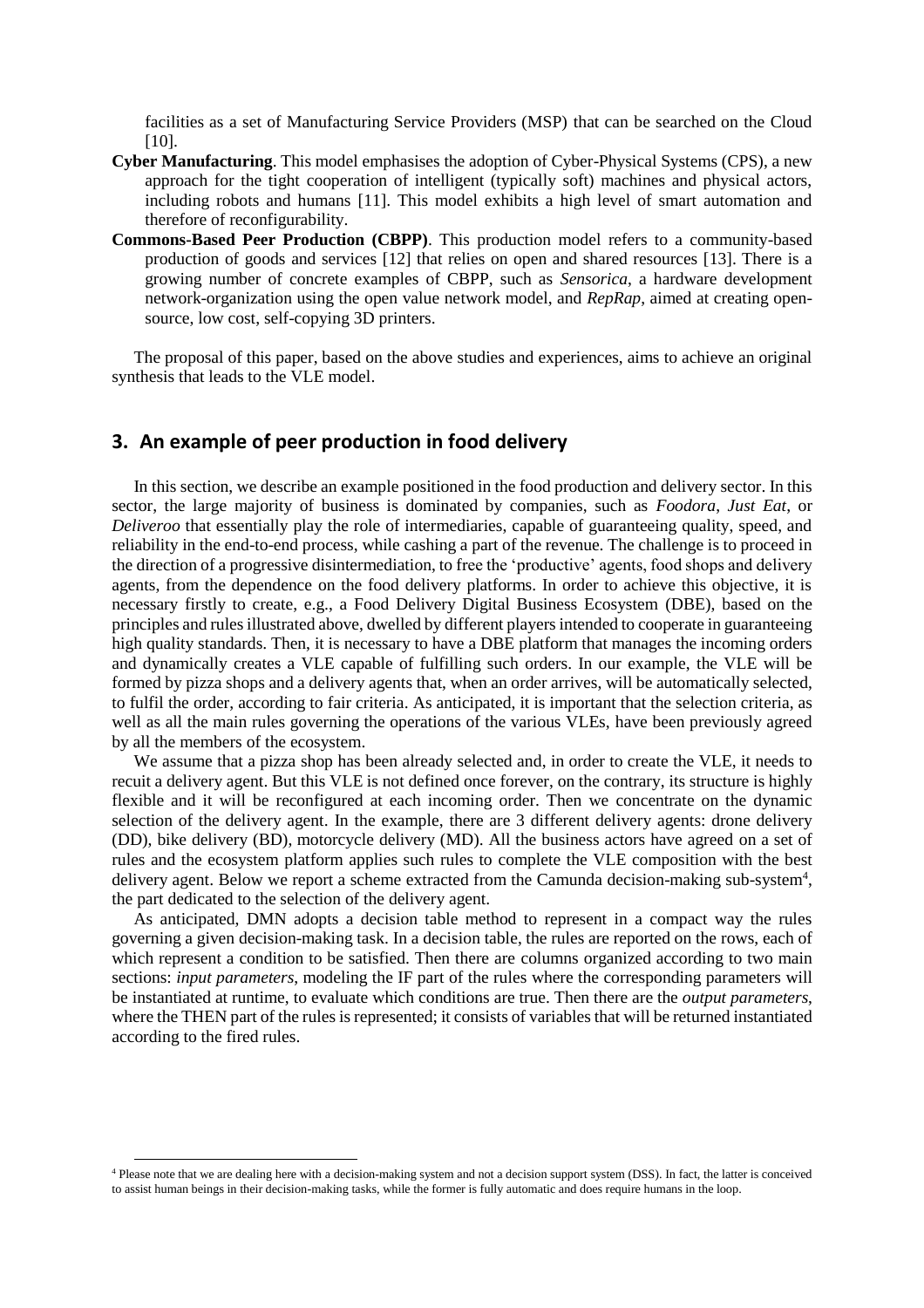

**Figure 1**: Decision modeling and notation table structure

In our example, the decision criteria are essentially based on the number of pizzas ordered and the distance of the customer from the pizza shop. Then, in a sketchy form, the rules are the following:

- *drone-delivery*: for orders up to 2 pizzas, to be delivered within 1ml
- *bike-delivery*: for orders between 3 and 5 pizzas to be delivered within 1ml or orders up to 5 pizzas to be delivered between 1 and 5 miles
- *motorbike-delivery*: for any order of more than 5 pizzas, or any number of pizzas if requiring a trip of more than a 5 miles;

The above business rules have been translated according to the DMN standard in the following decision table.

|    | Deliver rules    |                   |                           |
|----|------------------|-------------------|---------------------------|
| U  | Input            |                   | Output                    |
|    | DistanceFromFood | Order size        | Deliver method            |
|    | double           | integer           | string                    |
| 1. | $\leq 1$         | $\triangleleft$ 3 | $\degree$ drone $\degree$ |
| 2  | $\leq$ 1         | [35]              | "bike"                    |
| 3  | $\leq 1$         | >5                | motorcycle"               |
| 4  | [1.5]            | $\triangleleft$ 3 | "bike"                    |
| 5  | [15]             | [3. . 5]          | "bike"                    |
| 6  | [1.5]            | >5                | "motorcycle"              |
| 7  | >5               | $\triangleleft$ 3 | "motorcycle"              |
| 8  | >5               | [35]              | "motorcycle"              |
| 9  | >5               | >5                | "motorcycle"              |

**Figure 2**: Decision rules for dynamic pizza delivery

According to the above scheme, the composition of the VLE is not defined until the customer order arrives and the rules are fired.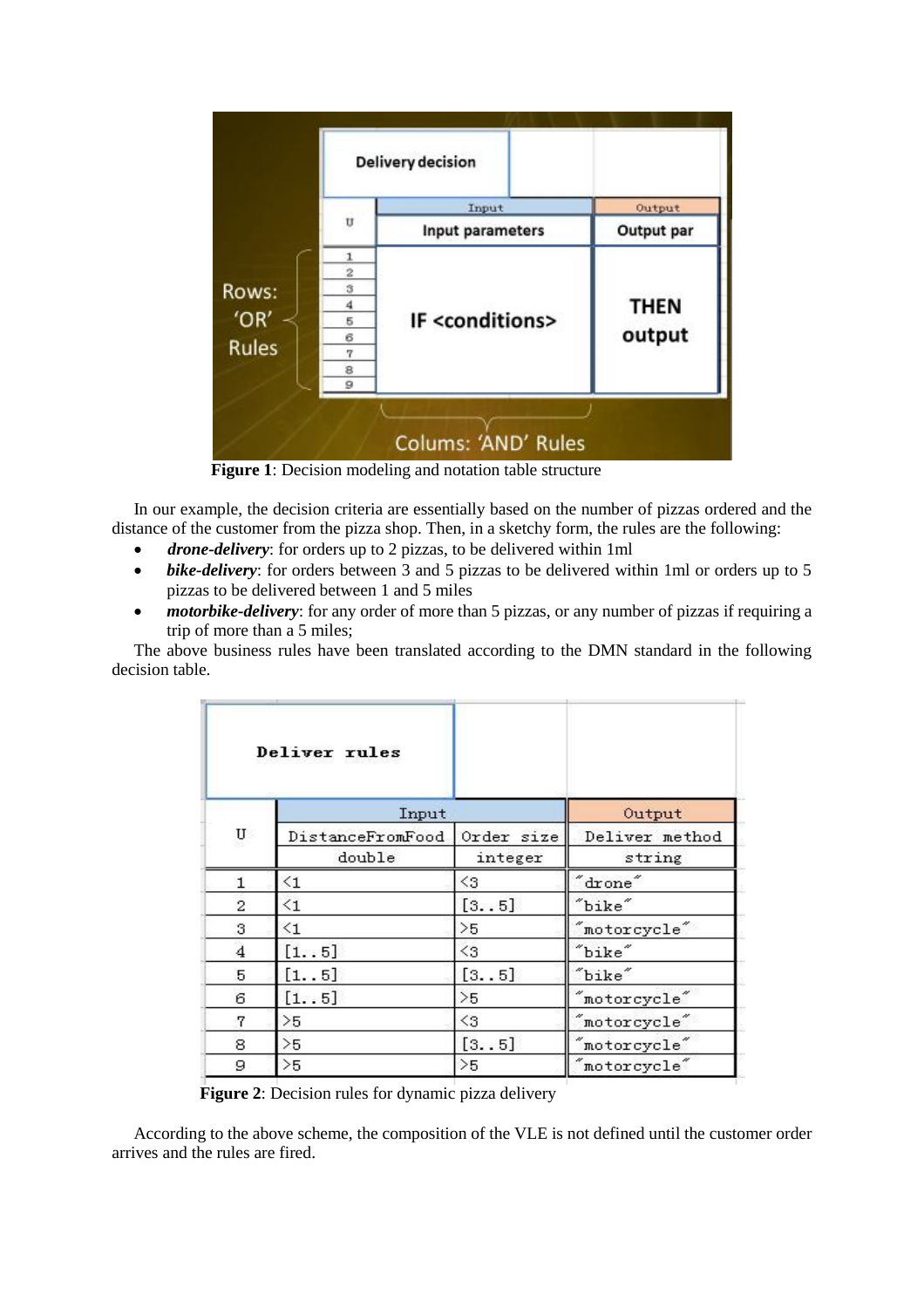#### **4. Conclusions**

In this paper we presented the main lines of a new enterprise model, referred to as Virtual Liquid Enterprise, characterized by a highly flexible structure. It represents a dynamic aggregation of PUs able to quickly and flexibly respond to an unplanned business opportunity [14]. A VLE requires the availability of various independent production units capable of establishing an impromptu collaboration, achieving an unexpected business objective, in absence of a central authority dedicated to the management and control of the production process. A VLE is characterized by a very flexible and agile organization [15] where its participating units, their roles and tasks are not fixed forever, but can vary over the time depending on the marked conditions and the production capabilities of the PUs. There are three requirements for an effective implementation of a VLE: (i) a Digital Production Ecosystem, capable of guaranteeing the quality and reliability of the participating units; (ii) a knowledge base with the directory of the production units, including their offered production services; (iii) a collaboration platform, with process control and decision-making capabilities; including a set of business rules capable of implementing a smart automation that governs the majority of situations, making the choices that will be necessary during the activities. A first proof of concept has been developed, based on the Camunda platform, in the food delivery business.

## **5. References**

- [1] HAYTHORNTHWAITE C., "Crowds and Communities: Light and Heavyweight Models of Peer Production". Proceedings of the 42<sup>nd</sup> Hawaii International Conference On System Sciences, Hawaii. 2009.
- [2] Shuai Wang, Wenwen Ding, Juanjuan Li, Yong Yuan,Senior Member,Liwei Ouyang, and Fei-YueWang. "Decentralized Autonomous Organizations:Concept, Model, and Applications". IEEE Transactions on Compjutational Social Systems, Vol. 6, no. 5, October 2019.
- [3] LUCKHAM D. "The Power of Events: An Introduction to Complex Event Processing in Distributed Enterprise Systems". In: Bassiliades N., Governatori G., Paschke A. (eds) Rule Representation, Interchange and Reasoning on the Web. RuleML 2008. Lecture Notes in Computer Science, vol 5321. Springer, Berlin, Heidelberg. 2008.
- [4] J. MARCO MENDES, PAULO LEITÃO, ARMANDO W. COLOMBO, FRANCISCO RESTIVO. "Service-Oriented Control Architecture for Reconfigurable Production Systems". IEEE Int'l Conf on Industrial Informatics – INDIN, 2008
- [5] JIE GAO, YINLIANG YAO, VALERIE C. Y. ZHU, LINYAN SUN, LIN LIN. "Service-oriented manufacturing: a new product pattern and manufacturing paradigm". Int. Journal of Intelligent Manufacturing, vol. 22. 2011.
- [6] OMG (2019). "Decision Model and Notation", Version 1.2. Retrived on January 2020, [https://www.omg.org/spec/DMN/1.2/PDF,](https://www.omg.org/spec/DMN/1.2/PDF) 2019
- [7] DON TAPSCOTT, ANTHONY D. WILLIAMS. "Wikinomics How Mass Collaboration Changes Everything". Portfolio-Penguin Books, London. 2007.
- [8] VALLANCE, R., KIANI, S., & NAYFEH, S. "Open design of manufacturing equipment". In Proceedings of the CHIRP 1st International Conference on Agile, Reconfigurable Manufacturing (pp. 33-43). 2001.
- [9] ZHANG L. ET AL., "Cloud manufacturing: a new manufacturing paradigm". Enterprise Information Systems, V. 8, issue 2, 2014.
- [10] J.W. ERKES, K.B. KENNY, J.W. LEWIS, BD SARACHAN. "Implementing shared manufacturing services on the World-Wide Web". Comm. of ACM, Volume 39 Issue 2, 1996.
- [11] JAY LEE, BEHRAD BAGHERI, CHAO JIN. "Introduction to cyber manufacturing". Manufacturing Letters, Elsevier, n.8, 2016.
- [12] Yochai Benkler. Peer production, the commons, and the future of the firm. Strategic Organization, 2017, Vol. 15(2) 264–274. DOI: 10.1177/1476127016652606